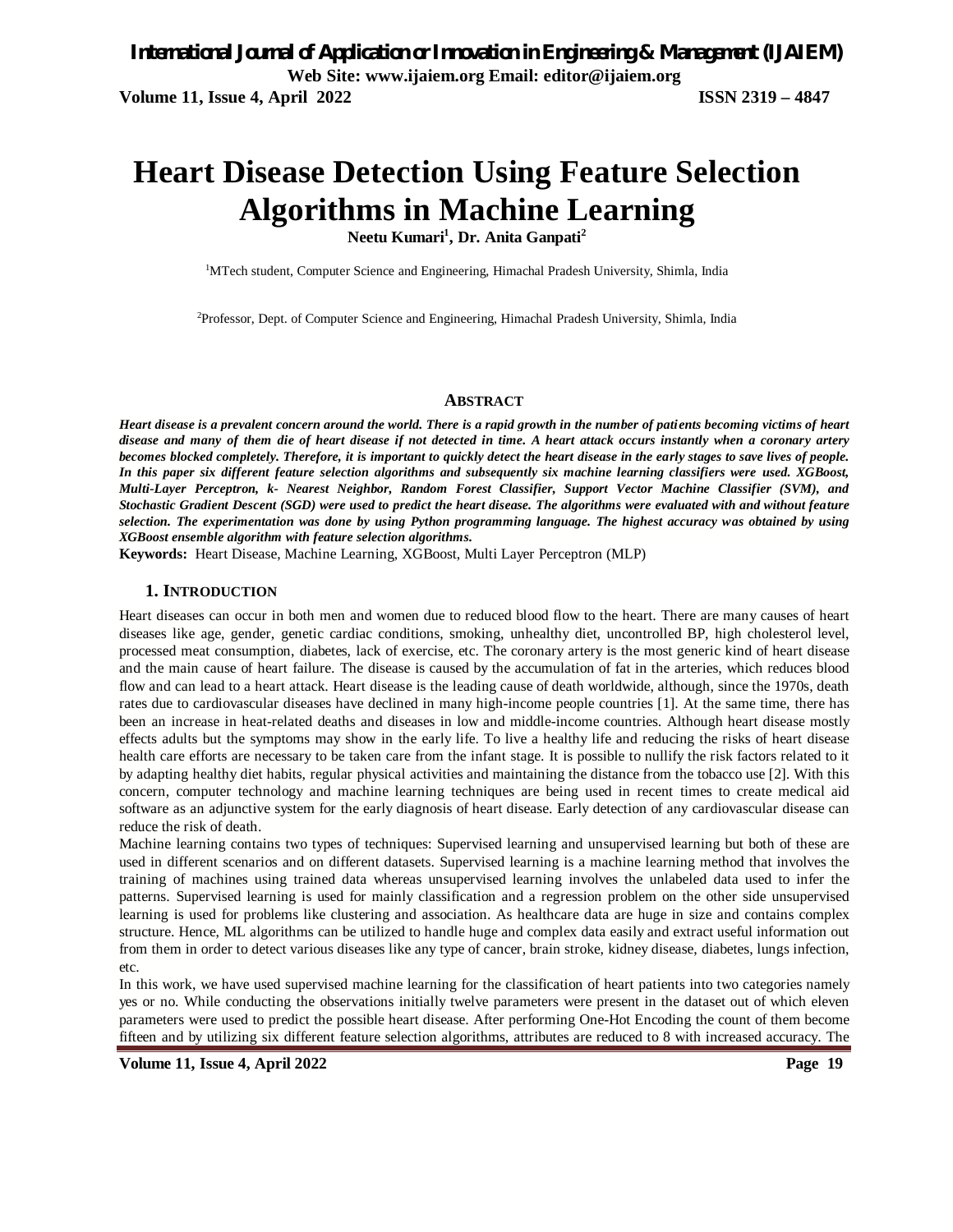**Volume 11, Issue 4, April 2022 ISSN 2319 – 4847**

main objective of our research was the early and accurate detection of heart disease by using minimalistic features that can predict the presence or absence of heart disease eventually. This helped in reducing the number of tests taken by patients without compromising the accuracy of prediction. The results portray that the highest accuracy score was reported after using feature selection algorithms in XGBoost i.e. 85.02% which was far better than the earlier without feature selection which was reported as 71%.

### **2. LITERATURE REVIEW**

The number of deaths from cardiovascular diseases was estimated at 12 million worldwide, and in the United States and many other countries, half of the deaths are due to heart diseases [3]. Machine learning covers a vast application area and so in the medical field for early and accurate prediction of heart disease. One of the applications of the machine learning technique is to predict a dependent variable from the values of the independent variable [2]. Many studies have been done and different machine learning models are used to classify and predict the diagnosis of heart disease. Some of the studies for such prediction are Support Vector Machines (SVM), Neural Networks, Decision Trees, Regression, and Naïve Bayes classifiers.

A. K. Dwivedi [4] compared ANN(Artificial Neural Network), Support vector machine method, Naïve Bayes Classifier, Logistic Regression Classifier, k-Nearest Neighbor and Classification Trees, and the highest classification accuracy of 85 % was reported using logistic regression with sensitivity and specificity of 89 and 81.

D. Shah et al. [5] used an existing dataset from the Cleveland database of UCI repository of heart disease patients comprised of 303 instances and 76 attributes. Out of 76 attributes, only 14 attributes were considered for testing. The classifiers used in his study were Naïve Bayes, k-Nearest Neighbors, Decision Trees, and Random Forest and the highest accuracy score was achieved with K-nearest neighbor which was 90.7% by using WEKA Tool.

A. F. Otoom et al. [6] in their paper presented a real-time diagnosis and monitoring system appropriate for users with coronary artery disease. They proposed an integrated system for both diagnosis and monitoring. The diagnostic component of the system was capable of diagnosing heart disease. For the diagnosis component, two experiments were run with three popular classification algorithms: BayesNet, SVM, and FT. The first experiment was performed with a hold-out test and an accuracy of 88.3% was obtained in which the SVM method proved the strength of the applied classifier.

S. Pouriyeh et al. [7] conducted a study in 2017 on different machine learning techniques and on small data set and compared the result with each other. Various classifiers like Naive Bayes (NB), Decision Tree (DT), K-Nearest Neighbor (K-NN), Multilayer Perceptron (MLP), Single Conjunctive Rule Learner (SCRL), Radial Basis Function (RBF), and Support Vector Machine (SVM), were used to conduct this study and which are trained and tested using 10- fold crossvalidation. SVM is trained on a medical heart disease dataset resulting in a classifier. To improve accuracy aforementioned techniques Bagging, Boosting, Stacking are applied. Using the Stacking technique SVM, MLP has the best accuracy 84.15% higher than other techniques.

R. Bharti et al. [8] performed the analysis on Machine Learning and Deep Learning algorithm to study the case of heart disease prediction and later they compared their performance to analyze the best performing algorithm in order to develop the framework. This research also proposed that how the best performing algorithm can be associated with any multimedia technology e.g. mobile devices were explained in this study. In this paper, three approaches were utilized, initially, the algorithms are trained and tested directly through the dataset, secondly, the main features are selected and lastly the normalization of the dataset is done, outlier detection and removal along with the feature selection algorithm was done for improving the classification accuracy of the algorithms. The results of the third approach were quite satisfactory and far better than the other two approaches. The deep learning approach outperformed machine learning models with 94.2% accuracy with 83.1 Specificity and 82.3 Sensitivity.

C. Latha and Carolin Jeeva [2] employed an ensemble classification method for strengthening the weak models' performance by merging various classifiers for enabling perfect heart disease prediction. For the experimentation the Cleveland heart disease dataset from the UCI machine learning repository was used which consisted of 303 samples and 14 attributes. Total 6 machine learning algorithms such as Naïve Bayes, Bayes Net, Random Forest, C4.5, MLP, and PART (Projective Adaptive Resonance Theory) were fed the data and evaluated based on this data. Later to enhance their achieved performance several techniques were used like bagging, boosting, stacking, voting, and further feature selection was employed to discard unnecessary features. Lastly, obtained results showed that NB, BN, RF, and MP with majority vote highest accuracy achieved was 85.48%.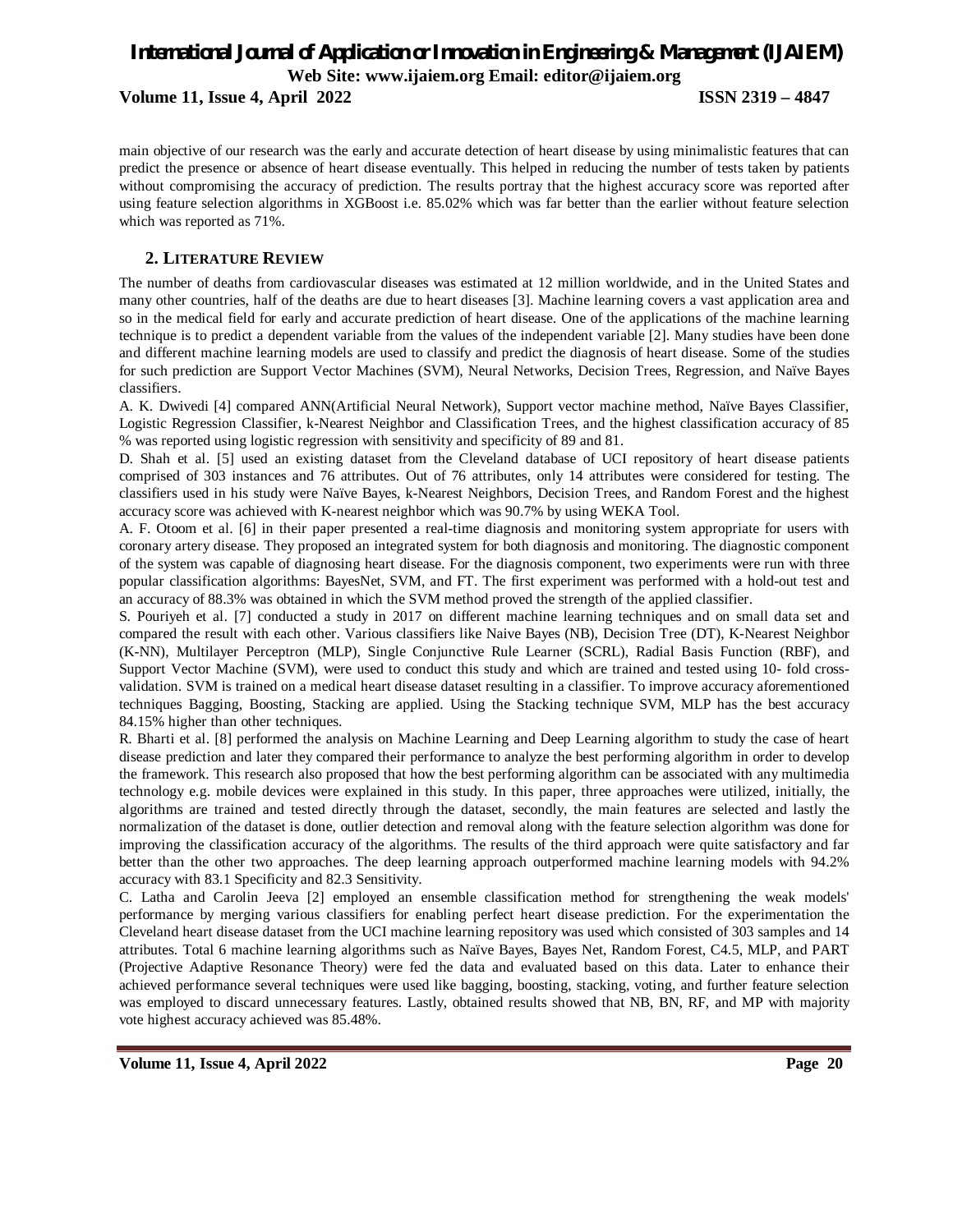**Volume 11, Issue 4, April 2022 ISSN 2319 – 4847**

#### **3. SUPERVISED MACHINE LEARNING ALGORITHMS**

Supervised learning is a machine learning method that involves the training of machines using trained data. In this study, six types of supervised machine leaning algorithms were utilized for training. The brief description about them is given below.

#### **3.1 XGBoost**

XGBoost stands for Extreme Gradient Boosting. It is an ensemble method that is used to boost the performance of the model. It comprises of two models named linear and hierarchical model. This is the most flexible supervised machine learning algorithm.

#### **3.2 Multi-Layer Perceptron (MLP)**

MLP classifier consists of three or more connected layers namely input layer, one or more hidden layers, and output layer. The dataset is fed to the input layer and results are obtained from the output layer.

#### **3.3 K- Nearest Neighbor (KNN)**

KNN is one of the simplest classifiers which classify the new data based on the similarity in the existing data. It first stores the data and during classification, it acts accordingly on the dataset therefore it is also known as a lazy- learner.

#### **3.4 Random Forest Classifier**

It is based on ensemble learning. When input data is fed to it for training purposes then numerous trees are generated by it, forming a forest. It takes least time for training and performs well in the classification tasks.

#### **3.5 Support Vector Machine (SVM)**

SVM is a machine learning algorithm is mainly used for classification problems rather than regression problems. It helps not only to increase the accuracy of classification but also reduces the time required for computation. The two sub parts of SVM are Linear SVM (LSVM) and Non-Linear SVM (NLSVM).

#### **3.6 Stochastic Gradient Descent (SGD)**

It is also known as an optimization algorithm which helps in reducing the computation time of classification. This algorithm can be used for classification tasks and regression problems both.

#### **4. FEATURE SELECTION ALGORITHMS**

Feature selection is the process of extracting the most desired features out of the dataset and discarding the least required ones which help in reducing the computational cost of the classification problem. To control the over-fitting problems and improve the prediction accuracy, feature selection algorithms are used. Some of them are explained below.

#### **4.1 Pearson's Correlation Coefficient algorithm**

This algorithm is used to find out the association among the various features. The value of the correlation coefficient is 0 if there is no correlation between two features. The value of the correlation coefficient will be  $\pm 1$  if the features are linearly dependent.

#### **4.2 Chi-square (χ2) feature selection algorithm**

This feature selection algorithm is used to find out the independence of two categorical features. The chi-square is calculated between the target variable and each feature in order to know about the degree of association. The features with a high Chi-squared score are rejected.

#### **4.3 Recursive Feature Elimination (RFE)**

RFE is the most widely used algorithm due to its easy to configure and simple to use nature. It assigns the rank to each feature by using any model and iteratively eliminates lesser relevant features until finding the optimal one.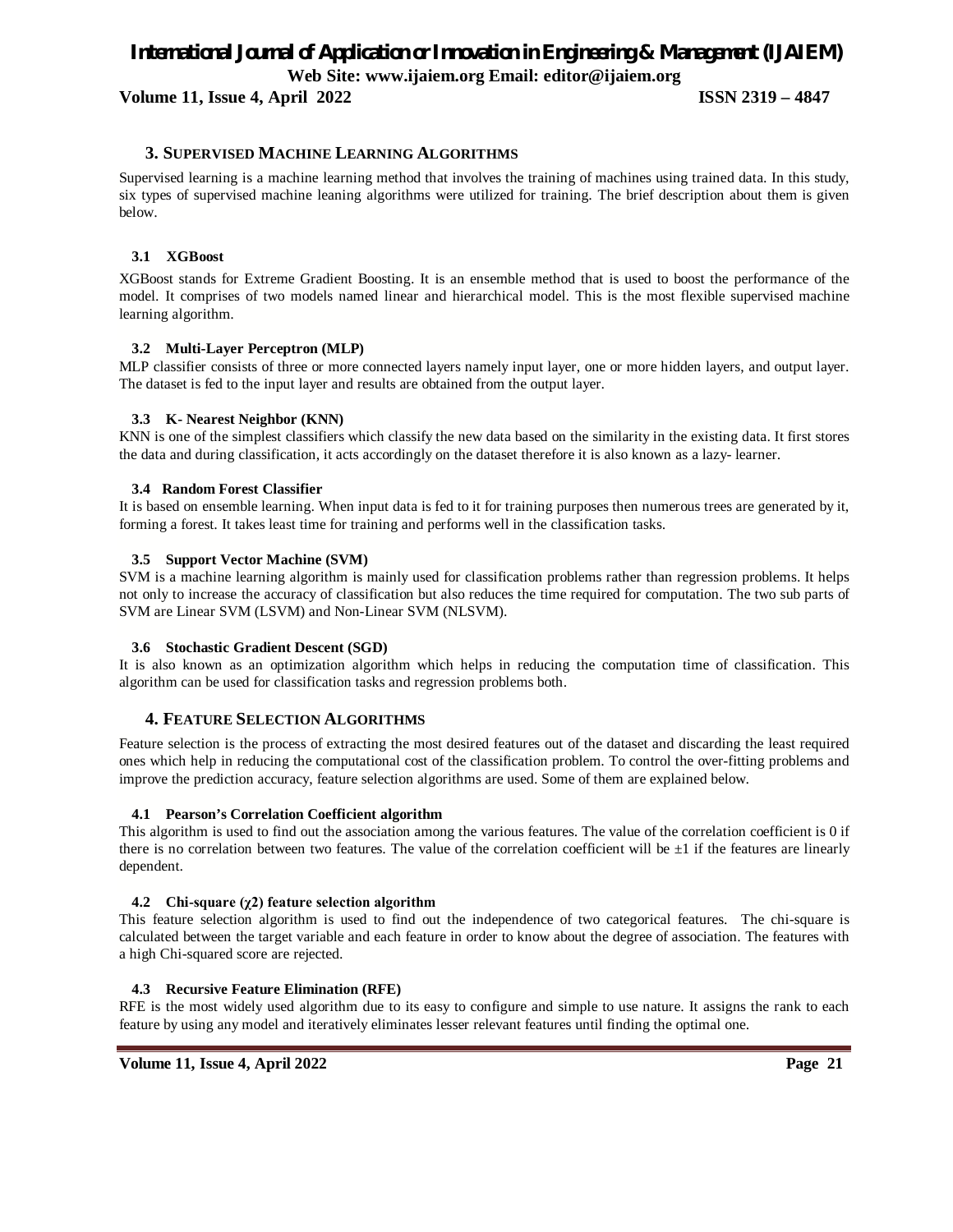**Volume 11, Issue 4, April 2022 ISSN 2319 – 4847**

#### **4.4 Logistic Regression Algorithm**

It is one of the most prominent algorithms for determining the most related features. This algorithm is used for predicting the outcomes of categorical dependent features. The resultant value will be true (1), false (0), or the values between 0 and 1.

#### **4.5 Random Forest Algorithm**

Random forest algorithm is one of the embedded feature selection algorithms. When data is fed to this algorithm it results in the generation of tens to thousands of trees. The most dependent feature is placed at the root node and the most independent feature is at the leaf node.

#### **4.6 LightGBM (Light Gradient Boosting Machine) Algorithm**

It makes use of tree-based learning algorithms in the vertical direction. It doesn't make trees in a horizontal direction like other algorithms. It is used for ranking the numerical features.

#### **5. IMPLEMENTATION**

To conduct this study, Google Collaboratory and Python version 3.7.12 for Exploratory Data Analysis (EDA) and visualization were used.. The working of the proposed system is depicted in the Figure 1 below.



**Figure 1**Block diagram of the proposed system

In this section, each step of the block diagram; from the data collection to the classifiers' evaluation is explained briefly.

#### **5.1 Data Collection**

The Heart Failure Prediction Dataset from Kaggle was used to conduct this study. The dataset contained 918 patients' data with twelve features. Out of these eleven features were independent and one feature "HeartDisease" was dependent. This study was conducted for the classification of patients into two categories, Heart Disease present or absent which was depicted by the value of the target variable named as "HeartDisease". If the value obtained while testing the performance of the algorithms reported 0 that means no heart disease otherwise 1 means patient has heart disease. This dataset was composed of several different heart disease datasets like depicted below.

- 1) Cleveland: 303 observations
- 2) Hungarian: 294 observations
- 3) Switzerland: 123 observations
- 4) Long Beach VA: 200 observations
- 5) Statlog (Heart) Data Set: 270 observations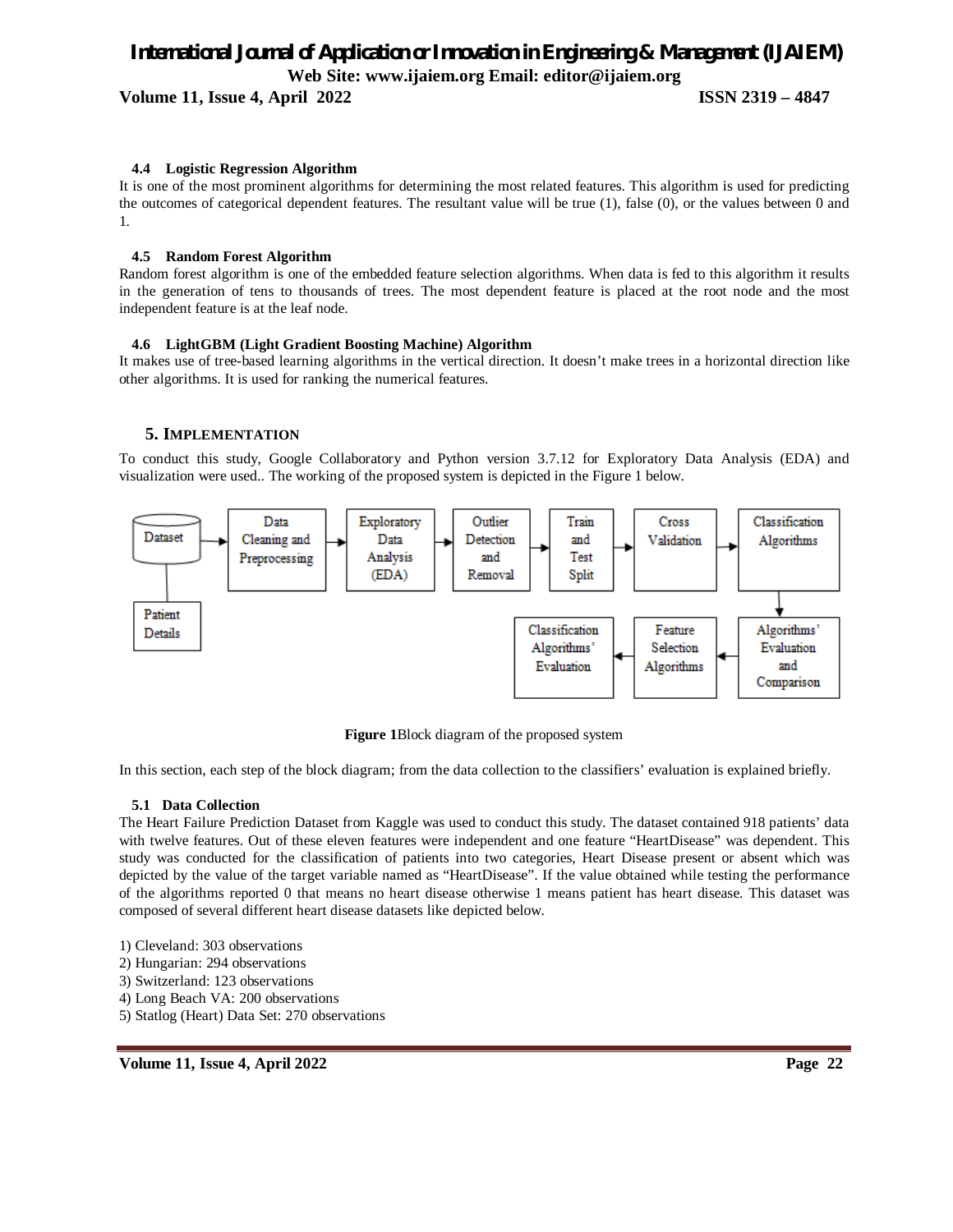**Volume 11, Issue 4, April 2022 ISSN 2319 – 4847**

This dataset was created by combining different datasets already available independently and hence this is the largest dataset of heart disease obtained so far. It contained 1190 samples initially but 272 observations were found duplicate finally 918 samples were used with twelve features. The dataset contained 79% male patients' data and 21% female patients' data out of which 55% were heart patients and 45% were normal patients. All the features are explained below.

- 1) Age: This attribute represents age of the patients in years.(Numeric)
- 2) Sex: The gender of the patient. M: Male and F: Female (Nominal)
- 3) ChestPain: Four types if chest pain are depicted(TA: Typical Angina, ATA: Atypical Angina, NAP: Non-Anginal Pain, ASY: Asymptomatic) (Nominal)
- 4) RestingBP: It represents resting blood pressure of patient in mm Hg (Numeric)
- 5) Cholesterol: It depicts serum cholesterol in mm/dl (Numeric)
- 6) FastingBS: Fasting blood sugar(1: if it is greater than 120 mg/dl, 0: otherwise) (Numeric)
- 7) RestingECG: Resting Electro Cardio Gram [Normal: Normal, ST: having ST-T wave abnormality (T wave inversions and/or ST elevation or depression of  $> 0.05$  mV), LVH: showing probable or definite left ventricular hypertrophy by Estes' criteria] (Nominal)
- 8) MaxHR: Maximum Heart Rate achieved (Numeric)
- 9) ExcerciseAngina: Exercise-induced angina [Y:yes, N:no] (Nominal)
- 10) Oldpeak: Oldpeak = ST (Numeric)
- 11) ST\_Slope: The slope of the peak exercise ST segment [Up: upsloping, Flat: flat, Down: downsloping] (Nominal)
- 12) HeartDisease: Output class [1: heart disease, 0: Normal] (Numeric)

#### **5.2 Data preprocessing**

Data preprocessing is essential for any data mining and machine learning methods, as the overall performance of the machine learning algorithm depends on how well the dataset is prepared, filtered, and normalized no matter how is the structure of the dataset used.

After loading the dataset we had encoded the features into their respective categories. Now the missing entries in the dataset were checked but there was no missing value present in the dataset used. Next, we moved towards The EDA part in which we checked the total number of entries in the dataset(918 records and 12 features), summary statistics of numerical variables, and found that RestingBP and Cholesterol had some outliers as they had a minimum value of 0 whereas a maximum value of 200 and 603 respectively. To check whether the dataset was balanced or not we checked the distribution of our target variable i.e. "heart disease" and it was found that 56% of patients had heart disease whereas 45% were normal patients. There were 508 patients that were suffering from heart problems (represents by 1) whereas 410 were normal patients (represents by 0) available in the dataset. The dataset found was balanced as depicted in Figure 2 below, and hence there were no need to use sampling techniques.



**Figure 2** Distribution of Heart Disease (Target Variable)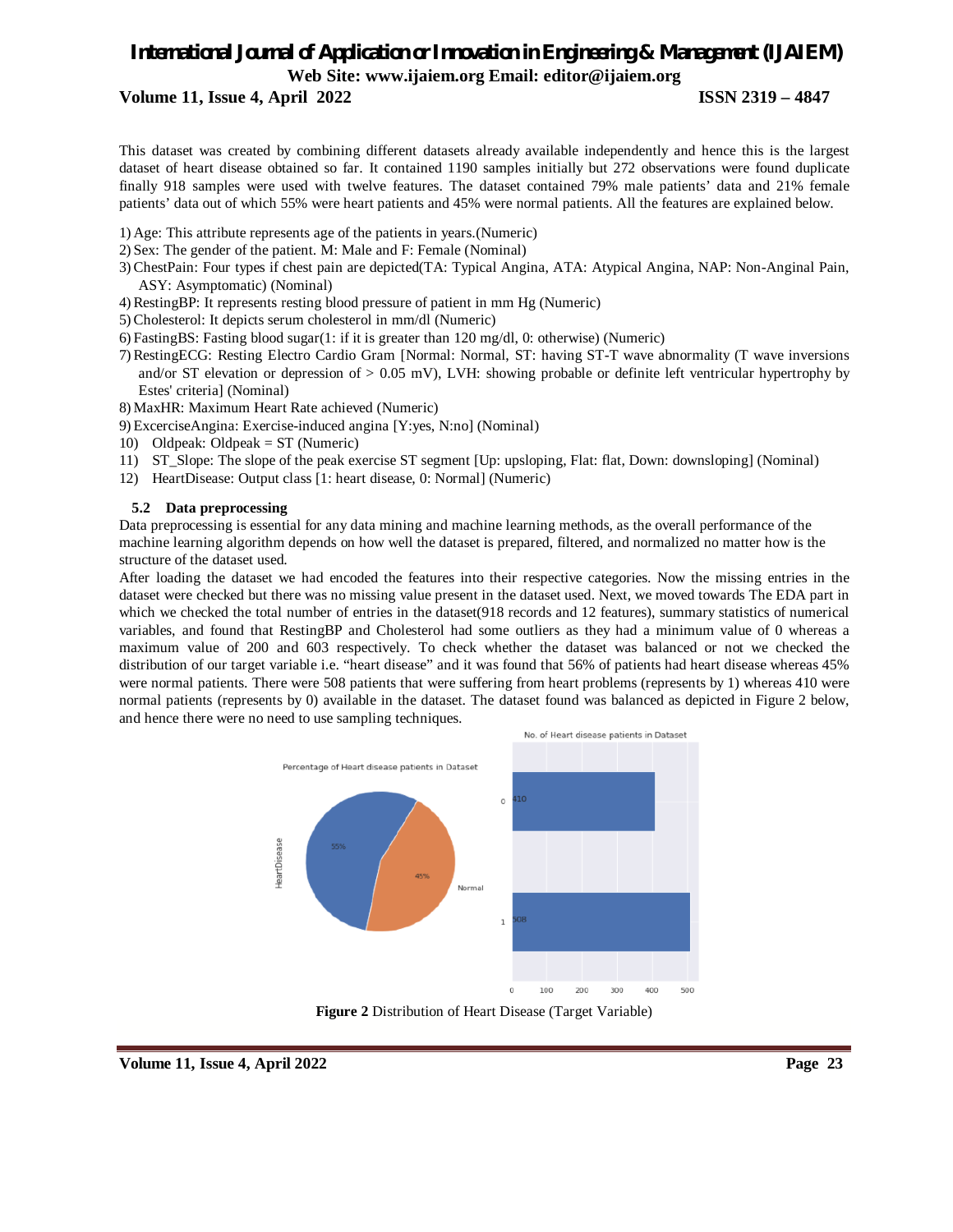**Volume 11, Issue 4, April 2022 ISSN 2319 – 4847**

Likewise, we checked the distribution of all the variables. Now it was time to detect outliers by using Z-score. The Z-score test has been used for a long time to detect outliers in data [9]. As outlier was detected in twelve samples so these samples were discarded and we were left with 906 samples with twelve features. As in our dataset, there were categorical variables also along with numeric variables and the machine learning algorithms couldn't understand string values therefore; the conversion of them was needed. One-Hot Encoding is the most common way of converting categorical features into a format suitable for use as input to a machine learning model [10]. The correlation among the features was detected by plotting the heat map. The rescaling of numerical data between 0 and 1 was done by using Min-Max feature scaling. A Min-Max scaling equation is given below [11].

 $Xnorm = (Xold - Xmin)/(Xmax - Xmin)$ 

Where Xnorm is the normalized value of feature X, Xold is the old value of variable X, Xmin is the minimum value of feature X and Xmax is the maximum value of feature X.

#### **5.3 Classification Algorithms**

In this step, we built different baseline models and performed 10-fold cross validation to avoid over fitting and filter top performing baseline models to be used in level 0 stacked ensemble method. The best performing models which were built are given below:

1) XGBoost 2) Multi-Layer Perceptron (MLP) 3) KNN 4) Random Forest Classifier 5) Support Vector Machine (SVM) 6) Stochastic Gradient Descent (SGD)

#### **5.4 Algorithm Evaluation**

In this step, we evaluated the best performing algorithm's test accuracy by using F-score or F-measure. F-score was used to measure the binary classification of the trained algorithm. Accuracy, PRC (Precision), sensitivity, specificity, F1-score, ROC (Receiver Operator Characteristics), Log Loss and Mathew Correlation Coefficient were used to measure the performance of the classification techniques. The following Table 1 shows the score of each algorithm against various metrics.

| Model        | <b>Accuracy</b> | <b>Precision</b> | Sensit- | <b>Specificity</b> | <u>.</u><br><b>F1 Score</b> | <b>ROC</b> | Log_Loss | <b>Matthew</b> |
|--------------|-----------------|------------------|---------|--------------------|-----------------------------|------------|----------|----------------|
|              |                 |                  | ivity   |                    |                             |            |          | CorrCoef       |
| XG           | 0.718062        | 0.876543         | 0.568   | 0.901961           | 0.689320                    | 0.737840   | 9.737840 | 0.487975       |
| <b>Boost</b> |                 |                  |         |                    |                             |            |          |                |
| MLP          | 0.449339        | 0.000000         | 0.000   | 1.000000           | 0.000000                    | 0.500000   | 19.01915 | 0.000000       |
|              |                 |                  |         |                    |                             |            | $\Omega$ |                |
| <b>KNN</b>   | 0.453744        | 1.000000         | 0.008   | 1.000000           | 0.015873                    | 0.504000   | 18.86699 | 0.060088       |
|              |                 |                  |         |                    |                             |            |          |                |
| Random       | 0.841410        | 0.820144         | 0.912   | 0.754902           | 0.863636                    | 0.833451   | 5.477603 | 0.680877       |
| Forest       |                 |                  |         |                    |                             |            |          |                |
| <b>SVC</b>   | 0.528634        | 0.781250         | 0.200   | 0.931373           | 0.318471                    | 0.565686   | 16.28041 | 0.187788       |
|              |                 |                  |         |                    |                             |            |          |                |
| <b>SGD</b>   | 0.449339        | 0.000000         | 0.000   | 1.000000           | 0.000000                    | 0.500000   | 19.01915 | 0.000000       |
|              |                 |                  |         |                    |                             |            | 0        |                |

**Table 1:** The performance of algorithms after applying feature selection algorithms

The evaluation of the algorithms was done by using different performance evaluation metrics as explained below.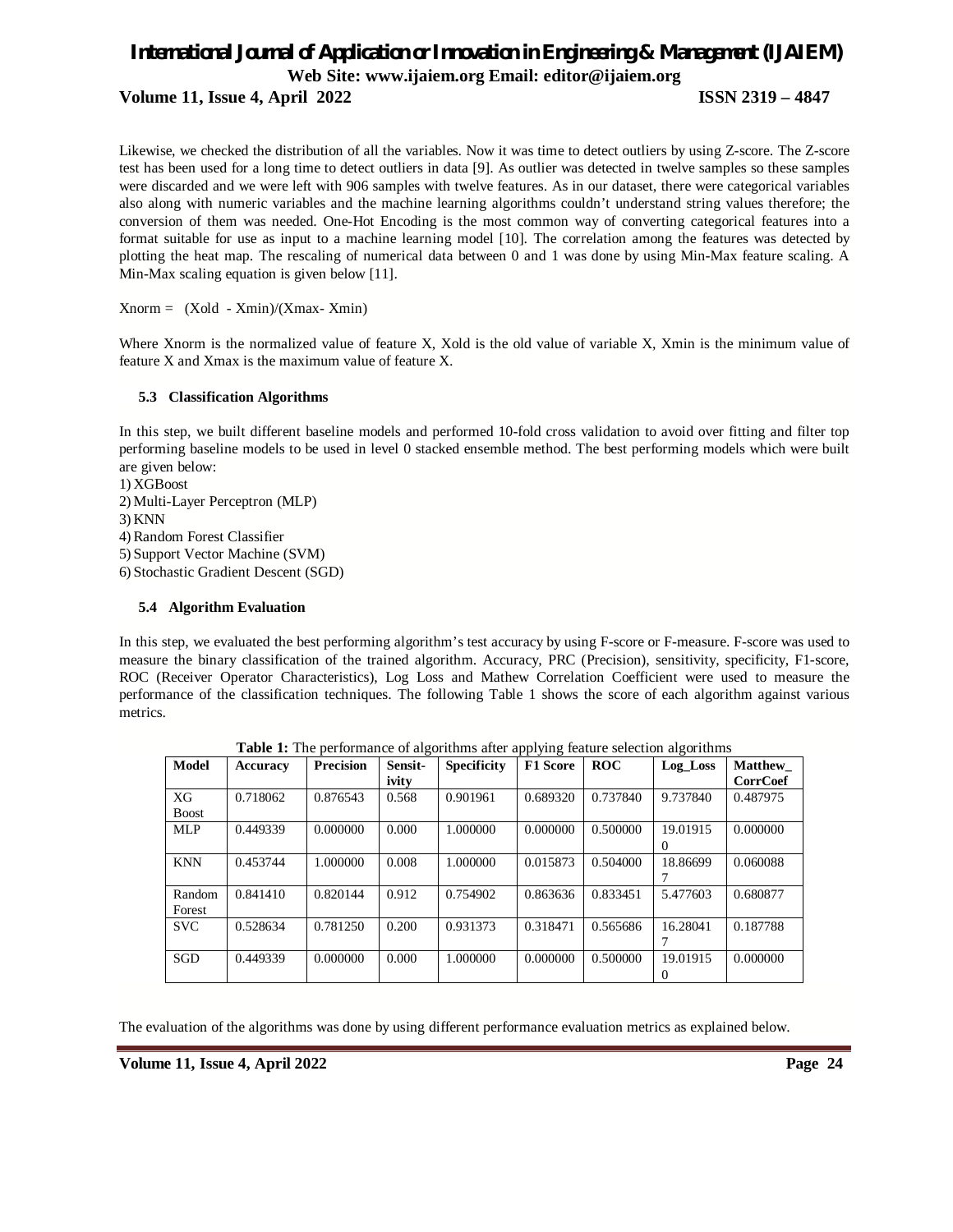**Volume 11, Issue 4, April 2022 ISSN 2319 – 4847**

**Accuracy**: It is defined as the measurement of correct output without any error.

**Precision**: Precision metric is used to measure the classification exactness of the model. It is measured by true positive divided by the sum of true positive and false positive.

**Sensitivity**: Sensitivity is defined as the ability of the model to accurately identify sick patients.

**Specificity**: It refers to the model to discard normal patients on analyzing for a specific disease.

**F1 Score**: It is preferred over the accuracy metric for the unbalanced dataset.

**ROC**: ROC stands for Receiver Operating Characteristics curve which is used to determine how many classes the model is capable of separating.

**Log Loss**: Log Loss is a probability-based classification metric.

**Mathews Correlation Coefficient (MCC)**: MCC is a trustworthy metric to evaluate the performance of the classification algorithm.

The Random Forest classifier outperformed all other classifiers with 84.14% accuracy followed by XGBoost with 71.8% accuracy without feature selection, as shown in the Figure 3.



Random Forest Classifier covered the highest average area under the curve (ROC) of 0.900 followed by XGBoost which was 0.867. ROC curve diagram is shown in the following Figure 4.



The highest average area under the precision-recall curve, 0.899 was obtained by Random Forest Classifier and 0.864 by XGBoost. The precision-recall curve is shown in the below Figure 5.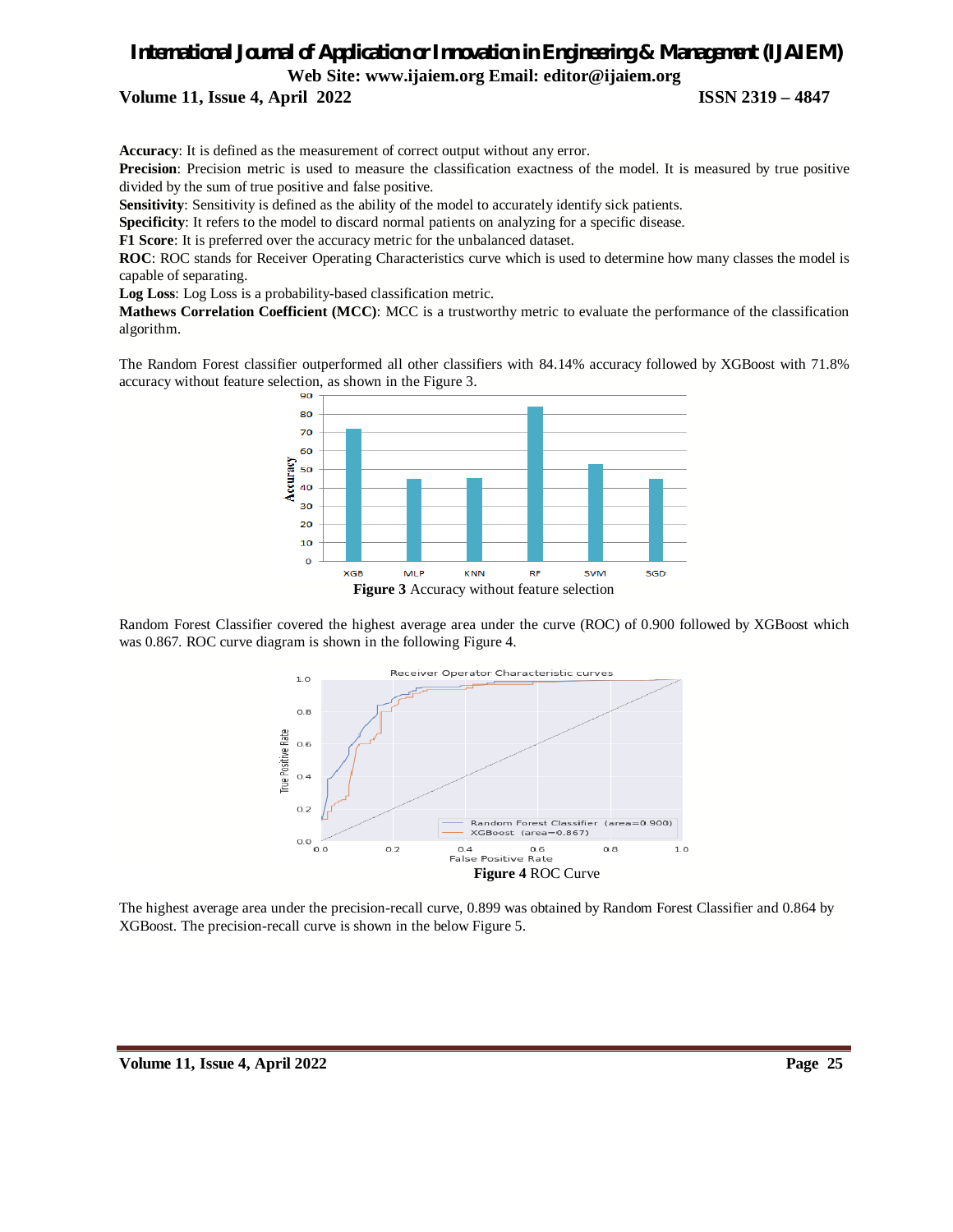**Volume 11, Issue 4, April 2022 ISSN 2319 – 4847**



Now the less relevant features to the target feature are rejected by using various feature selection algorithms.

#### **5.5 Feature Selection Algorithms**

Feature selection is the process of extracting the most desired features out of the dataset and discarding the least required ones which help in reducing the computational cost of the classification problem. As after encoding categorical variables as dummy variables, the count of variables became 15. To control the over-fitting problems and improve the prediction accuracy, total 6 feature selection algorithms were used.

1) Pearson's Correlation Coefficient (15 features are selected)

2) Chi-square (15 features are selected)

3) Recursive Feature Elimination (15 features are selected)

4) Logistic Regression (9 features are selected)

5) Random Forest Classifier (8 features are selected)

6) LightGBM (Light Gradient Boosting Machine) (8 features are selected)

As all the features were not necessary so these aforementioned feature selection algorithms were used in order to compare which features had the majority number of support in terms of feature selection algorithms. We selected only those features which have minimum majority voting of five without excluding the linked features (with less than five majority voting). Out of fifteen features, there were only eight features with minimum majority voting of five, the rest seven features were discarded, as is clear from the table below Table 2.

| Sr.            | <b>Feature</b>    | <b>Pearson</b> | Chi-   | <b>RFE</b> | Logistics | Random | LightGBM | <b>Total</b>  |
|----------------|-------------------|----------------|--------|------------|-----------|--------|----------|---------------|
| No.            |                   |                | Square |            |           | Forest |          | <b>Voting</b> |
|                |                   |                |        |            |           |        |          | Count         |
| 1              | ST_Slope_Up       | True           | True   | True       | True      | True   | True     | 6             |
| $\overline{2}$ | ST Slope Flat     | True           | True   | True       | True      | True   | True     | 6             |
| 3              | Oldpeak           | True           | True   | True       | True      | True   | True     | 6             |
| 4              | Cholesterol       | True           | True   | True       | True      | True   | True     | 6             |
| 5              | RestingBP         | True           | True   | True       | False     | True   | True     | 5             |
| 6              | MaxHR             | True           | True   | True       | False     | True   | True     | 5             |
| 7              | ExcerciseAngina Y | True           | True   | True       | False     | True   | True     | 5             |
| 8              | Age               | True           | True   | True       | False     | True   | True     | 5             |
| 9              | Sex M             | True           | True   | True       | True      | False  | False    | 4             |
| 10             | Fasting BS Risky  | True           | True   | True       | True      | False  | False    | 4             |
| 11             | ChestPainType TA  | True           | True   | True       | True      | False  | False    | 4             |
| 12             | ChestPainType NAP | True           | True   | True       | True      | False  | False    | 4             |
| 13             | ChestPainType ATA | True           | True   | True       | True      | False  | False    | 4             |
| 14             | RestingECG ST     | True           | True   | True       | False     | False  | False    | 3             |
| 15             | RestingECG Normal | True           | True   | True       | False     | False  | False    | 3             |

**Table 2:** Voting count of different feature selection algorithms

**5.6 Baseline Algorithms**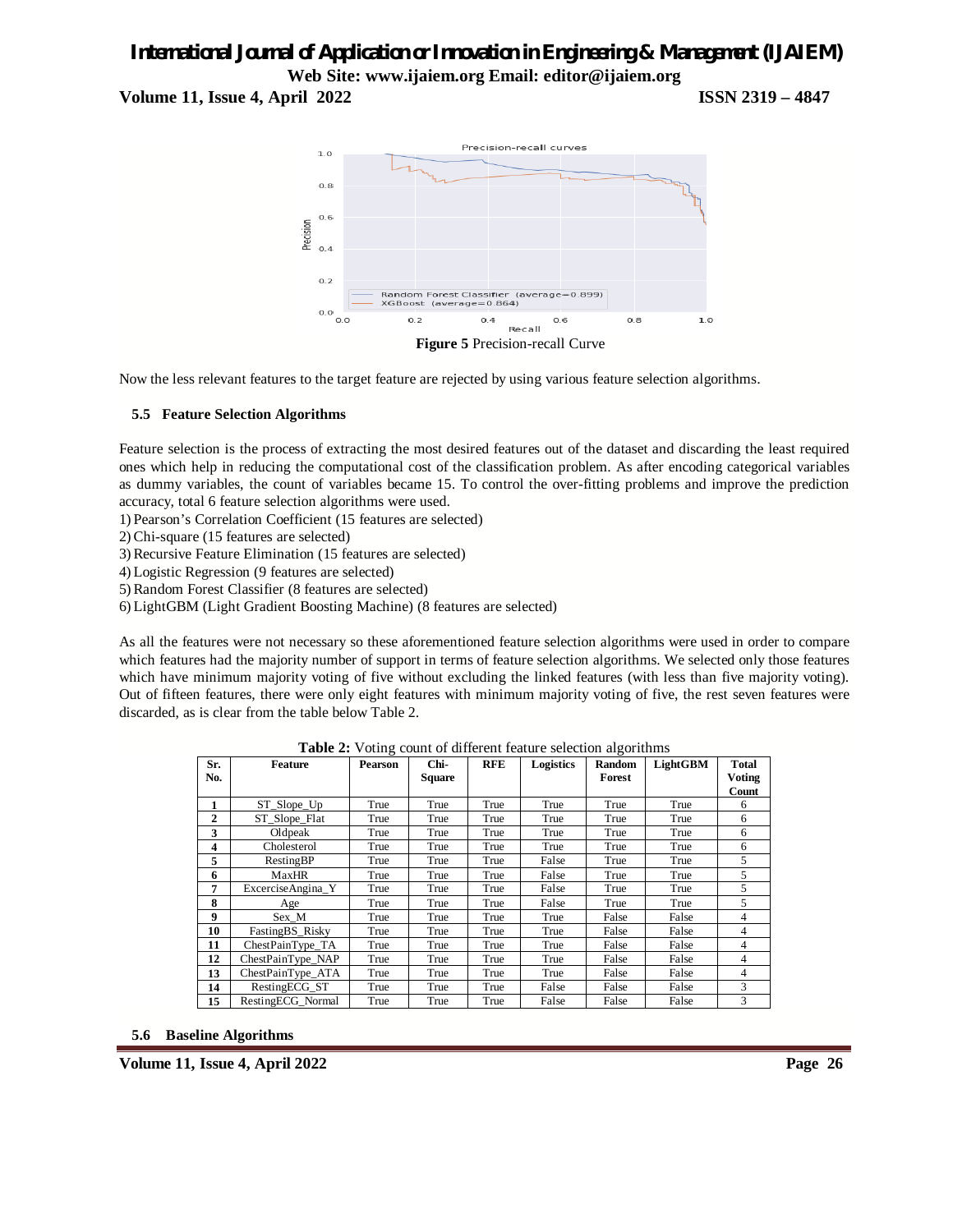#### **Volume 11, Issue 4, April 2022 ISSN 2319 – 4847**

The rescaling of numerical data between 0 and 1 was done by using Min-Max feature scaling. Some baseline machine learning models were initialized and were trained using 10-fold cross validation. The baseline models used are shown in below code.

# Function initializing baseline machine learning models

def GetBasedModel(): basedModels = [] basedModels.append(('KNN7' , KNeighborsClassifier(7))) basedModels.append(('KNN5' , KNeighborsClassifier(5))) basedModels.append(('KNN9' , KNeighborsClassifier(9))) basedModels.append(('SVM Linear' , SVC(kernel='linear',gamma='auto',probability=True))) basedModels.append(('SVM RBF' , SVC(kernel='rbf',gamma='auto',probability=True))) basedModels.append(('RF\_Ent100' , RandomForestClassifier(criterion='entropy',n\_estimators=100))) basedModels.append(('RF\_Gini100' , RandomForestClassifier(criterion='gini',n\_estimators=100))) basedModels.append(('MLP', MLPClassifier())) basedModels.append(('SGD3000', SGDClassifier(max\_iter=1000, tol=1e-4))) basedModels.append(('XGB\_100', xgb.XGBClassifier(n\_estimators= 100))) basedModels.append(('XGB\_1000', xgb.XGBClassifier(n\_estimators= 1000)))

return basedModels

Now top six best performing algorithms were built like Random Forest, MLP, KNN, XGBoost, SVC and SGD were built and evaluated the best performing model's test accuracy.

#### **5.7 Algorithms Evaluation**

Initially Random Forest Classifier outperformed other models and the accuracy of it was recorded as 84.14% but after applying feature selection algorithms, we observed that the best performing algorithm was XGBoost with 85.02% accuracy which was recorded 71.8% earlier as shown in the Table 3. The performance of the algorithms/models is compared by different metrics as shown below.

| Model        | Accuracy | <b>Precision</b> | <b>Sensitivity</b> | <b>Specificity</b> | <b>F1 Score</b> | ROC      | Log Loss | <b>Matthew</b>  |
|--------------|----------|------------------|--------------------|--------------------|-----------------|----------|----------|-----------------|
|              |          |                  |                    |                    |                 |          |          | <b>CorrCoef</b> |
| XG           | 0.850220 | 0.852713         | 0.880              | 0.813725           | 0.866142        | 0.846863 | 5.173276 | 0.696682        |
| <b>Boost</b> |          |                  |                    |                    |                 |          |          |                 |
| <b>MLP</b>   | 0.832599 | 0.837209         | 0.864              | 0.794118           | 0.850394        | 0.829059 | 5.781896 | 0.660923        |
| <b>KNN</b>   | 0.814978 | 0.816794         | 0.856              | 0.764706           | 0.835938        | 0.810353 | 6.390519 | 0.624985        |
| Random       | 0.828194 | 0.825758         | 0.872              | 0.774510           | 0.848249        | 0.823255 | 5.934056 | 0.651901        |
| Forest       |          |                  |                    |                    |                 |          |          |                 |
| <b>SVC</b>   | 0.837004 | 0.843750         | 0.864              | 0.803922           | 0.853755        | 0.833961 | 5.629739 | 0.669974        |
| SGD          | 0.832599 | 0.817518         | 0.896              | 0.754902           | 0.854962        | 0.825451 | 5.781910 | 0.661895        |

**Table 3:** The performance of algorithms after applying feature selection algorithms

The following Figure 6 shows the performance of the classification algorithms in terms of accuracy. Extreme Gradient Boosting (XGBoost) performed well as compared to other classification algorithm with 85.02% accuracy.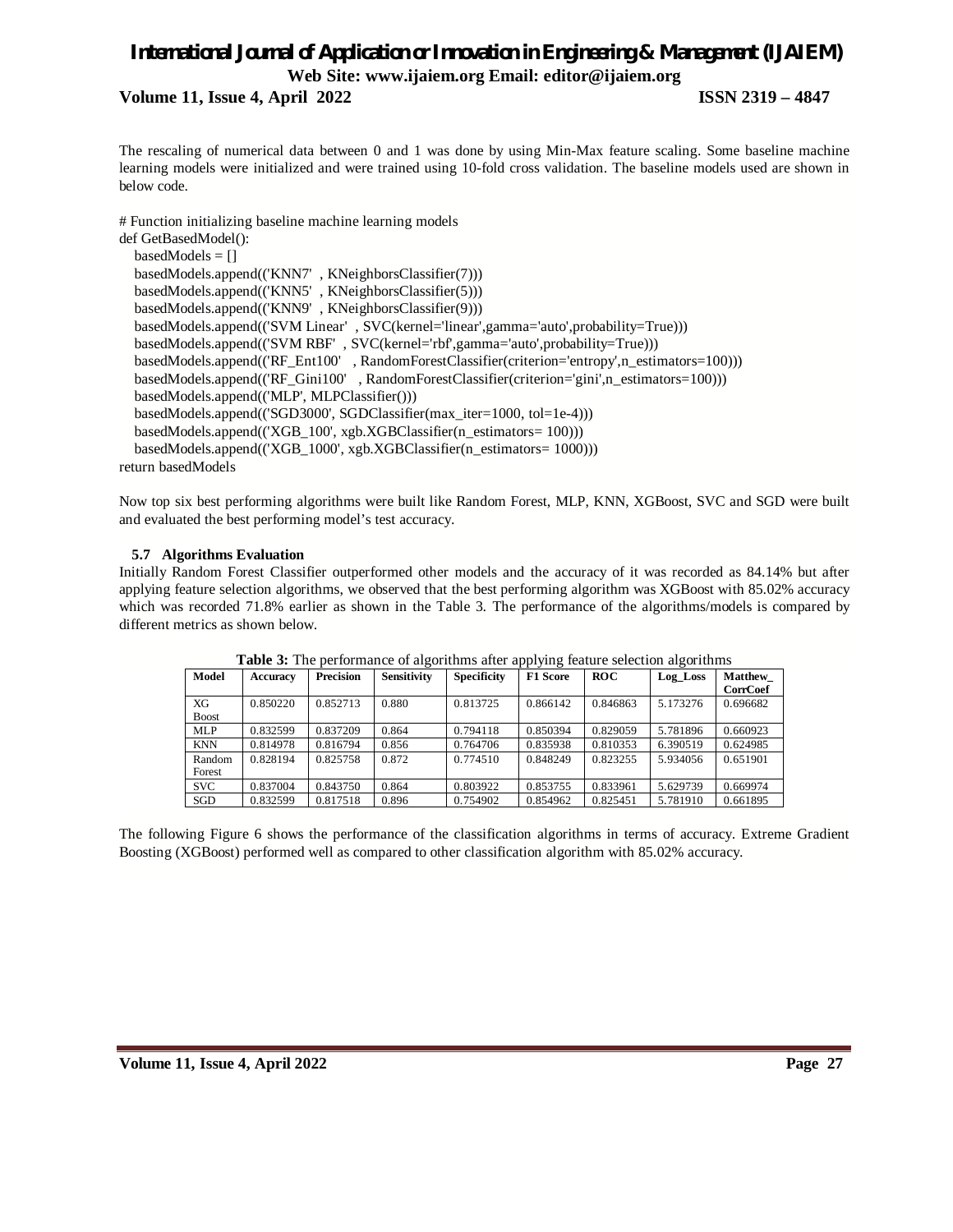**Volume 11, Issue 4, April 2022 ISSN 2319 – 4847**



Random Forest Classifier covered the highest average area under the curve (ROC) of 0.904 followed by XGBoost which was 0.901. ROC curve diagram is shown in the following Figure 7.



The highest average area under the precision-recall curve as shown in Figure 8, 0.903 was attained by Random Forest Classifier and 0.887 covered by XGBoost and GBM.



Gradient Boosting Machine (GBM) classifier and Extreme Gradient Boosting Machine (XGBoost) both covered the equal average area under the precision-recall curve.

#### **6. PERFORMANCE ANALYSIS**

This research showed that the outcome of the models not only depends on the dataset used to train and test them but also on the number of features along with the number of instances used. Feature selection algorithms helped to enhance the accuracy of approximately all the algorithms used. Accuracy score of the algorithms is shown in below Table 4 in which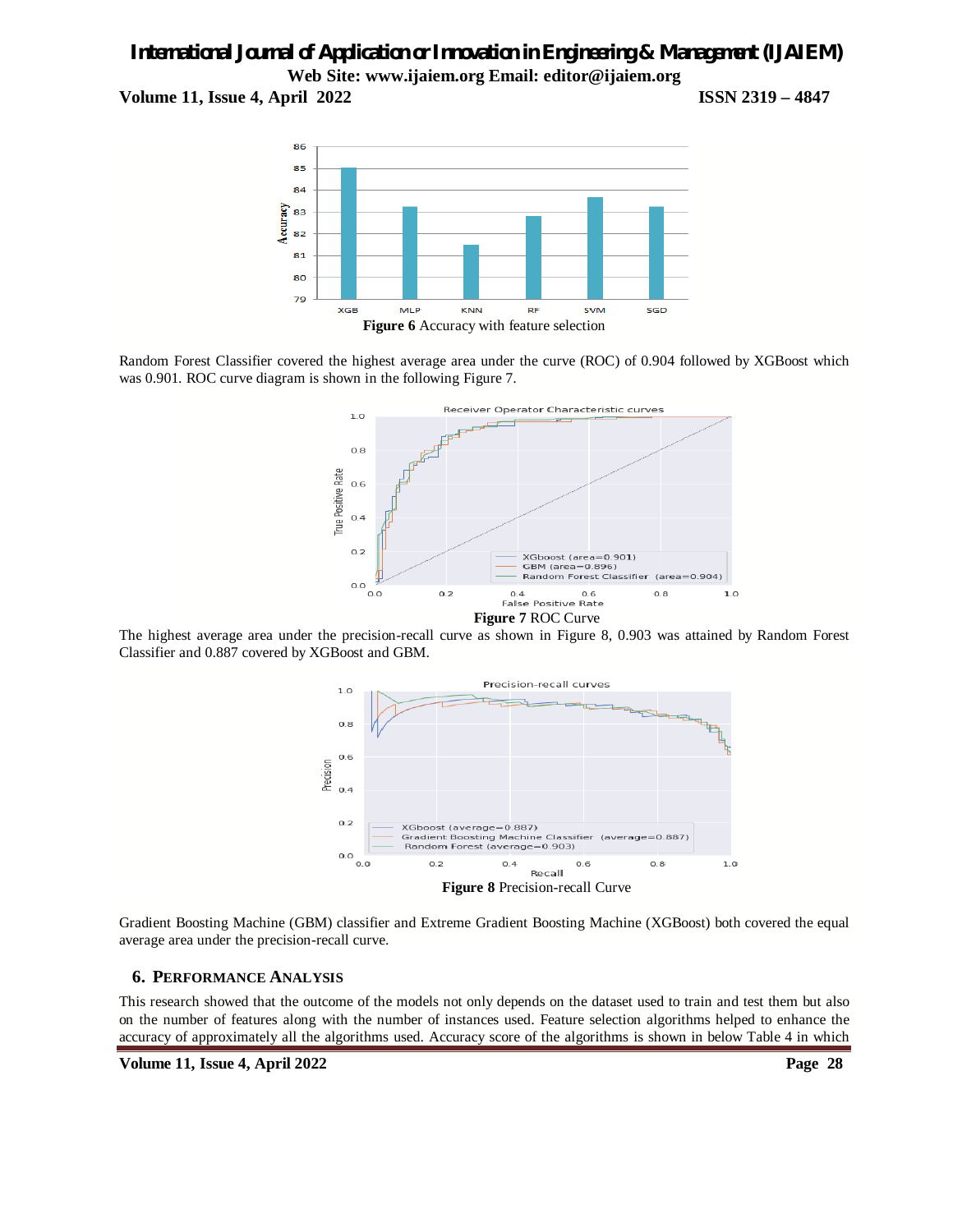### *International Journal of Application or Innovation in Engineering & Management (IJAIEM)* **Web Site: www.ijaiem.org Email: editor@ijaiem.org Volume 11, Issue 4, April 2022 ISSN 2319 – 4847**

significant increase in the accuracy of all the algorithms except Random Forest can be seen. Random Forest classifier had achieved the highest accuracy of heart disease prediction which was 84.14% with all the features. But after employing feature selection algorithms XGBoost outperformed all the algorithms with and without feature selection with 85.02%.

| <b>Table 4:</b> Accuracy score of the algorithms |                                              |                                           |  |  |  |  |
|--------------------------------------------------|----------------------------------------------|-------------------------------------------|--|--|--|--|
| <b>Models</b>                                    | <b>Accuracy without feature</b><br>selection | <b>Accuracy with feature</b><br>selection |  |  |  |  |
| <b>XGBoost</b>                                   | 71.80%                                       | 85.02%                                    |  |  |  |  |
| <b>MLP</b>                                       | 44.93%                                       | 83.25%                                    |  |  |  |  |
| <b>KNN</b>                                       | 45.37%                                       | 81.49%                                    |  |  |  |  |
| Random<br>Forest                                 | 84.14%                                       | 82.81%                                    |  |  |  |  |
| <b>SVM</b>                                       | 52.86%                                       | 83.7%                                     |  |  |  |  |
| SGD                                              | 44.93%                                       | 83.25%                                    |  |  |  |  |

The graphical representation of Table 4 is shown in the Figure 9. The accuracy of all the algorithms used lied under the range of 81% to 85% after feature selection algorithms with less computation time. The significant transition in accuracies of algorithms namely MLP, KNN, SVM and SGD was discovered. So, the proposed approach helped in improving the performance of the classifiers.



**Figure 9** Accuracy with and without feature selection

The proposed approach resulted in increasing the accuracies of all the algorithms except Random Forest Classifier. But with full features computation time of all algorithms were quite high than after applying feature selection algorithms.

#### **7. CONCLUSION AND FUTURE SCOPE**

In this paper the performance analysis of six supervised classification algorithms was performed. Initially, in the dataset, we had a total of twelve features, but after using One-Hot Encoding to encode categorical features, the features became fifteen. Random Forest Classifier performed better when no feature selection was done. Because all the attributes were not equally correlated to the target attribute. Hence six feature selection algorithms were used. Each algorithm excluding Random Forest Classifier showed a notable increase in accuracy score. XGBoost algorithm outperformed all other classifiers with increased accuracy that was obtained without feature selection.

In the future, more classification algorithms with more feature selection algorithms can be used for the larger real-time heart disease dataset. Data samples can be generated separately for each type of data and trained the model specifically.

#### **REFERENCES**

- [1] J. Soni, "Predictive Data Mining for Medical Diagnosis : An Overview of Heart Disease Prediction," vol. 17, no. 8, pp. 43–48, 2011.
- [2] C. B. C. Latha and S. C. Jeeva, "Improving the accuracy of prediction of heart disease risk based on ensemble classification techniques," *Informatics Med. Unlocked*, vol. 16, no. June, p. 100203, 2019, doi: 10.1016/j.imu.2019.100203.
- [3] S. Ambesange, A. Vijayalaxmi, S. Sridevi, Venkateswaran, and B. S. Yashoda, "Multiple heart diseases prediction using logistic regression with ensemble and hyper parameter tuning techniques," *Proc. World Conf. Smart Trends Syst. Secur. Sustain. WS4 2020*, pp. 827–832, 2020, doi: 10.1109/WorldS450073.2020.9210404.